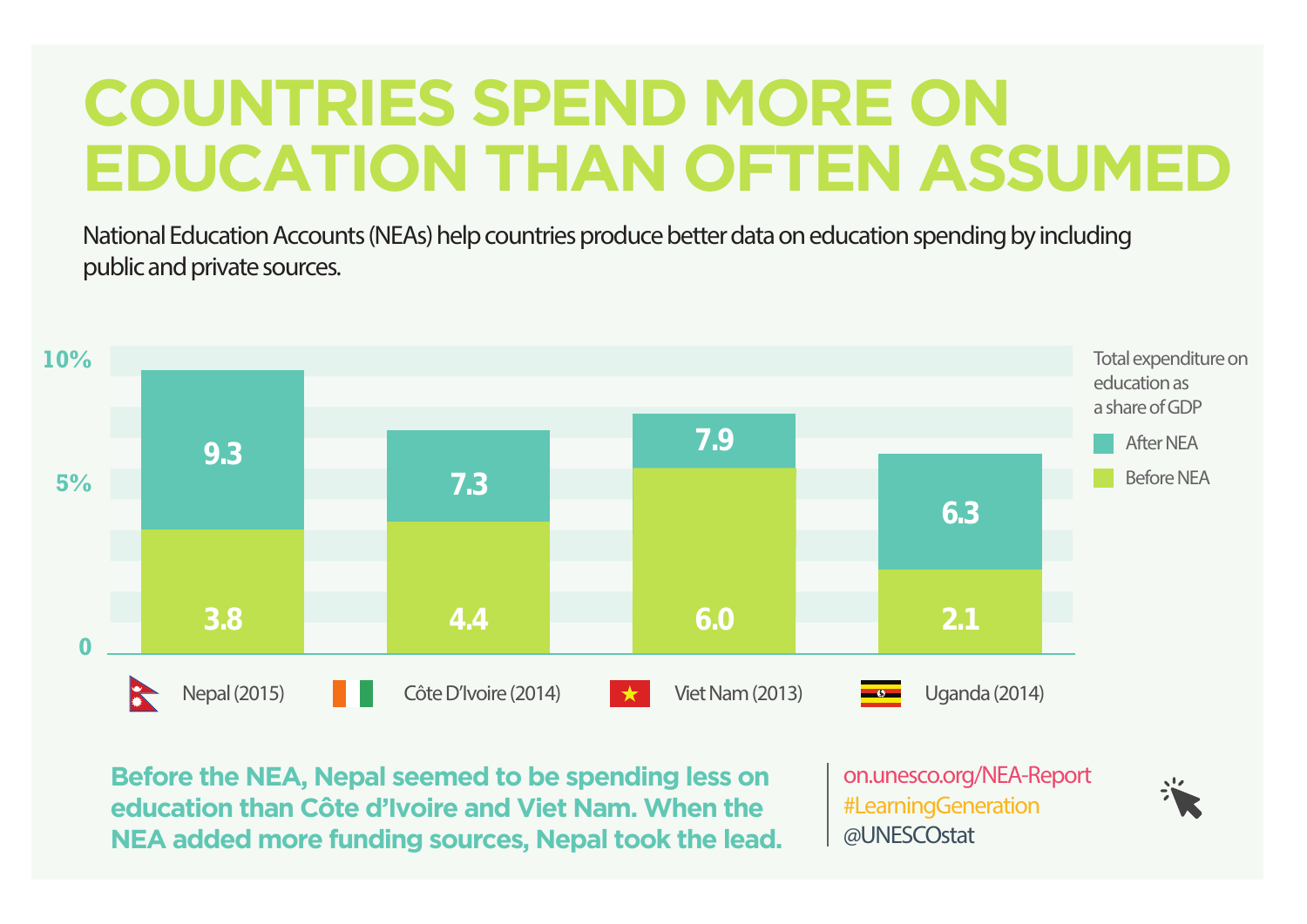**on.unesco.org/NEA-Report**

**#LearningGeneration**

**@UNESCOstat**

We need to know more about the massive contribution of families to their children's education. If the burden on family nances is too high, problems can arise with education access and equity.

Nepal

49%

**HOUSEHOLDS ARE MAJOR** 

**FUNDERS OF EDUCATION**

Côte D'Ivoire 33%



Viet Nam 24%

**Households provide one-half of education funding in Uganda and Nepal, one-quarter in Viet Nam and one-third in Côte d'Ivoire.**

Uganda

 $-6$ 

57%